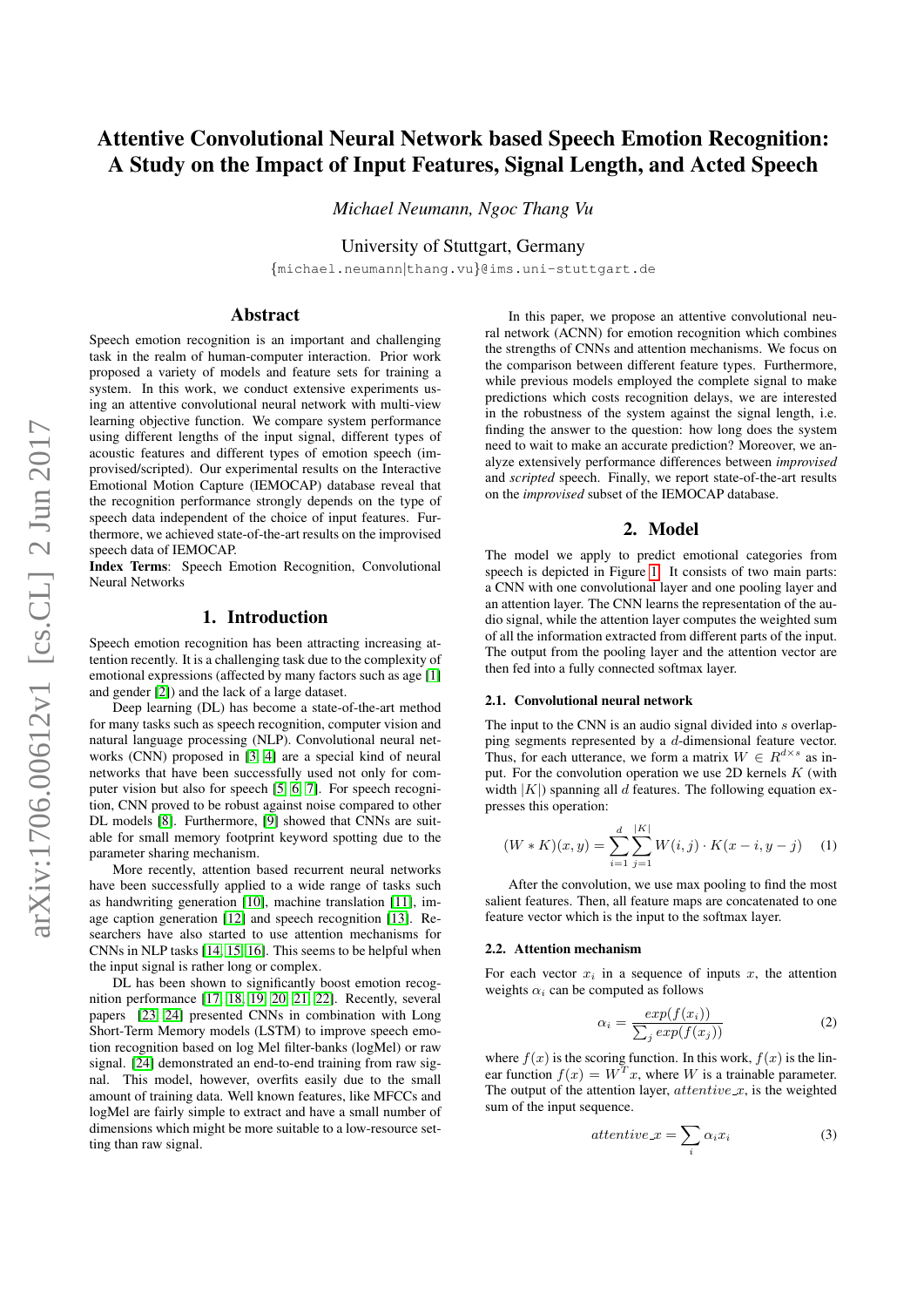<span id="page-1-0"></span>

Figure 1: *ACNN for speech emotion recognition, Classifier (CLF) 1 predicts emotional categories, CLF 2 and 3 predict activation and valence categories (multi-view learning).*

Our intuitions behind using an attention mechanism for emotion recognition are two-fold: a) speech emotion recognition is related to sentence classification with emotional content being differently distributed over the signal and b) the emotion of the whole signal is a composition of emotions from different parts of the signal. Therefore, attention mechanisms are suitable to first weight the information extracted from different pieces of the input and then combine them in a weighted sum. However, because the input signal is noisy, a max pooling layer is still helpful to only select the most salient features and filter noise. Therefore, we combine the CNN output vector after max pooling and the attention vector for the final softmax layer.

#### 2.3. Multi-view learning

Emotions can be represented in two ways, either as categorical labels (e.g. *angry, happy*) or as continuous labels in the 2D activation/valence space. In [\[22\]](#page-4-21), it is shown that multi-view (MV) learning with both categorical and continuous labels for training can improve prediction results. Similarly, we extend our model to incorporate activation and valence information.

## 3. Input Features

We use the following feature sets: (a) 26 logMel filter-banks, (b) 13 MFCCs, (c) a prosody feature set, and (d) the extended Geneva minimalistic acoustic parameter set (eGeMAPS). For all feature sets we apply mean and standard deviation normalization for each speaker independently.

We use the openSMILE toolkit [\[25\]](#page-4-24) to extract all features. For logMel, MFCC, and prosody features, the audio signal is segmented into 25ms long frames with a 10ms shift. To extract logMel and MFCC features, a Hamming window is applied and the FFT with 512 points is computed. Then, we compute the logarithmic power of 26 Mel-frequency filter-banks over a range from 0 to 6.5kHz. Finally, a discrete cosine transform (DCT) is applied to extract the first 13 MFCCs. The prosody feature set consists of the following features: PCM loudness, envelope of F0 contour, voicing probability, F0 contour, local jitter, differential jitter, and local shimmer.

The eGeMAPS is a hand-crafted feature set proposed for affective computing [\[26\]](#page-4-25). It consists of 25 low level descriptors (LLDs) containing frequency- and energy-related parameters and spectral parameters.

# 4. Data

We use the Interactive Emotional Dyadic Motion Capture (IEMOCAP) database [\[27\]](#page-4-26) for all experiments. It consists of about 12 hours of audiovisual data (speech, video, facial motion capture) from two recording scenarios: scripted play and improvised speech. Annotations are on turn level and consist of categorical labels (e.g. *happy, sad, angry*) and three continuous dimensions labeled with a discrete value from 1 to 5 each: activation, valence, dominance. For this study we use the same four categories as in [\[22,](#page-4-21) [28,](#page-4-27) [29,](#page-4-28) [30\]](#page-4-29): *angry, happy, sad,* and *neutral*. We merged *happy* and *excited* into one class: *happy*. [1](#page-1-1) To be comparable with related work and to find out more about differences between *improvised* and *scripted* speech, we take three subsets from the data: only *improvised* (2,943 turns), only *scripted* (2,588 turns), and *all* sessions (5,531 turns).

The mean length of all turns is 4.46s (max.: 34.1s, min.: 0.6s). Since the input length for a CNN has to be equal for all samples, we set the maximal length to 7.5s (mean duration plus standard deviation). Longer turns are cut at 7.5s and shorter ones are padded with zeros.

We group activation and valence labels into three categories each for the MV approach. The same range mapping as in [\[31\]](#page-4-30) is used: low: [1,2]; medium: (2,4); high: [4,5].

#### 5. Experimental Results

### 5.1. Setup

The IEMOCAP data consists of five sessions with one male and one female speaker each. To train the models in a speakerindependent manner, we use leave-one-session-out cross validation. We take data from 8 speakers to construct training and development sets and use the remaining two speakers as test set.

We conduct two sets of experiments: Firstly, we compare the performance of CNN and ACNN (both with single-view (SV) and MV learning) regarding different input features. We run each combination of model, dataset and feature set six times with different random seeds. In doing so, we are able to report result variations due to random parameter initialization. We consider the averaged results produced this way more reliable than only reporting the single best number.

Secondly, we intend to find out how much information in terms of length of an utterance is sufficient to predict the affective state. We train and test our model with decreasing utterance length (by cutting the speech signals at 7, 6, 5, 4, 3, 2, and 1 seconds respectively).

#### 5.2. Hyper-parameters

Our CNN models are implemented with the Theano library [\[32,](#page-4-31) [33\]](#page-4-32). We use stochastic gradient descent with an adaptive

<span id="page-1-1"></span><sup>&</sup>lt;sup>1</sup>Class distribution: angry: 1,103; happy: 1,636; sad: 1,084; neutral: 1,708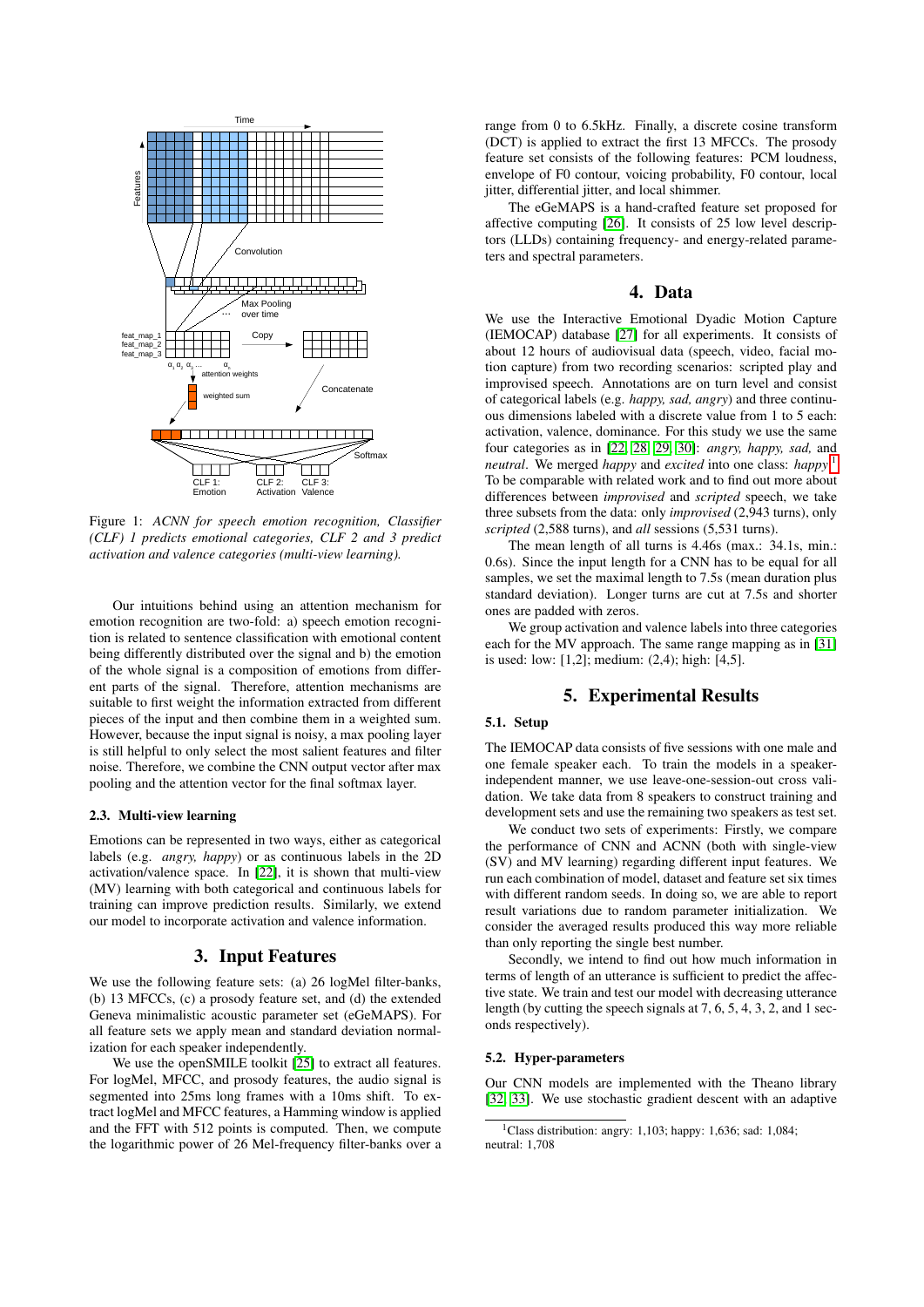learning rate (Adam [\[34\]](#page-4-33)). For regularization dropout is applied to the last hidden layer [\[35\]](#page-4-34). The system's hyper-parameters are: 100 kernels with two different widths each (a total of 200 feature maps); a batch size of 30 for logMel and eGeMAPS, and 50 for MFCC; a dropout rate of 0.8; a pool size of 30, and stride of 3 for all configurations.

#### 5.3. Experiment 1: Different data and feature sets

For all experiments, we report weighted accuracy (WA, accuracy on the whole test set). All results are shown in Tables [1-](#page-2-0)[3.](#page-2-1) The tables present averaged results across six runs and the respective minimum and maximum accuracy.

Improvised speech (Table [1\)](#page-2-0). The best performance is reached with logMel filter-banks. The ACNN with MV learning performs best with 62.11% mean accuracy. The single best result of 63.85% – which outperforms the state-of-the-art result of 62.85% reported by [\[36\]](#page-4-35) – is reached with ACNN and SV learning.

Scripted speech (Table [2\)](#page-2-2). Prediction results are in general notably lower than for *improvised* speech. For this dataset, MFCC and eGeMAPS features lead to higher accuracies than logMel. The best performance of 53.19% is achieved with the ACNN (MFCC with SV and eGeMAPS with MV).

All data (Table [3\)](#page-2-1). MFCC and logMel features produce similar results, the accuracy with eGeMAPS is slightly lower, whereas prosody features perform notably worse. The best mean accuracy of 56.10% is achieved with logMel features using ACNN and MV learning. This model outperforms related work on the same data reported in [\[28,](#page-4-27) [29\]](#page-4-28). However, our focus does not lie on competing with state-of-the-art results (60.8% and 60.6% WA published in [\[22,](#page-4-21) [30\]](#page-4-29)). In this work, we focus on the comparison of different input features, as well as the interpretation of our results and a thorough error analysis (cf. section [6\)](#page-3-0).

Feature fusion. In addition to the results in Tables [1](#page-2-0)[-3,](#page-2-1) we test early fusion of logMel and prosody features (only one run of each model configuration). These results show slight improvements for *scripted* data (53.69%, ACNN with MV), but decreasing results for the complete dataset and *improvised* speech. This suggests that the CNN model cannot learn more discriminatory features from this additional information. This might be due to the convolution kernels spanning all features.

All results show that prosody features alone perform worse than cepstral features like logMel and MFCC. In [\[37\]](#page-4-36), the authors state that prosodic features are strongly speaker-dependent and that their use is debatable in speaker-independent emotion recognition. To confirm this with our results, a comparable speaker-dependent experiment would be necessary. We assume that the prosody feature set contains too little information (only seven features) to compete with the others. The performance differences between logMel, MFCC and eGeMAPS are in general small. This suggests that the CNN is able to learn high-level features equally from these different input features. To find out whether the same information is learnt by the model from different input, further investigation is needed. In general, MV learning improves the prediction only slightly, if at all. The attention mechanism brings slight improvements on the *improvised* and *scripted* data for most of the feature sets, but has almost no effect on the complete dataset. Further, we see that there is high variation between single runs of the same model/feature combination (up to 4.2% between min and max results).

Overall, our model performs better on free speech (*improvised*) than on acted speech independent of the choice of fea-

<span id="page-2-0"></span>

|                 |       | <b>Attentive CNN</b> |       |       |       |       |       |       |       |       |       |       |
|-----------------|-------|----------------------|-------|-------|-------|-------|-------|-------|-------|-------|-------|-------|
| Features (dim.) | SV    |                      |       | MV    |       |       | SV    |       |       | MV    |       |       |
|                 |       | min                  | max   |       | min   | max   | $\mu$ | min   | max   | $\mu$ | min   | max   |
| logMel(26)      | 61.71 | 60.40                | 62.66 | 62.06 | 61.08 | 62.86 | 61.95 | 61.19 | 63.85 | 62.11 | 61.41 | 63.34 |
| MFCC(13)        | 61.31 | 60.85                | 61.94 | 61.35 | 60.85 | 62.28 | 60.85 | 60.10 | 61.41 | 61.35 | 60.68 | 62.12 |
| eGeMAPS $(25)$  | 60.25 | 59.41                | 60.94 | 60.28 | 59.34 | 60.93 | 60.26 | 59.45 | 61.27 | 61.27 | 60.50 | 62.12 |
| Prosody (7)     | 56.34 | 55.82                | 57.57 | 56.33 | 56.02 | 56.88 | 57.11 | 56.17 | 58.84 | 57.12 | 56.61 | 57.71 |

Table 1: *CNN prediction results on improvised sessions (weighted accuracy).*

<span id="page-2-2"></span>

|       |       |       | <b>CNN</b> |       |                                            |                                 |          |       |       | <b>Attentive CNN</b> |  |  |  |  |  |
|-------|-------|-------|------------|-------|--------------------------------------------|---------------------------------|----------|-------|-------|----------------------|--|--|--|--|--|
| SV    |       |       | MV         |       |                                            | S٧                              |          |       | MV    |                      |  |  |  |  |  |
| min   | max   |       | mın        | max   | $\mu$                                      | min                             | max      | $\mu$ | min   | max                  |  |  |  |  |  |
| 48.78 | 52.99 | 51.64 | 50.73      | 52.78 | 52.64                                      | 51.27                           | 53.53    | 51.70 | 51.16 | 52.58                |  |  |  |  |  |
| 51.22 | 52.97 | 53.01 | 52.37      | 53.97 | 53.19                                      | 52.84                           | 54.21    | 52.72 | 52.31 | 53.45                |  |  |  |  |  |
| 50.93 | 53.98 | 52.82 | 52.15      | 54.25 | 52.31                                      | 51.16                           | 54.16    | 53.19 | 52.57 | 54.31                |  |  |  |  |  |
| 48.46 | 50.06 | 48.76 | 48.16      | 49.65 | 48.69                                      | 47.71                           | 49.70    | 49.02 | 48.16 | 50.25                |  |  |  |  |  |
|       |       | T11A  | $\cdots$   |       | $\mathbf{r}$ . The same state $\mathbf{r}$ | $\cdot$ $\cdot$ $\cdot$ $\cdot$ | $\cdots$ |       |       |                      |  |  |  |  |  |

Table 2: *CNN prediction results on scripted sessions (weighted accuracy).*

<span id="page-2-1"></span>

|                 |       | <b>CNN</b> | <b>Attentive CNN</b> |       |       |       |       |       |       |       |       |       |
|-----------------|-------|------------|----------------------|-------|-------|-------|-------|-------|-------|-------|-------|-------|
| Features (dim.) | SV    |            |                      | MV    |       |       | SV    |       |       | MV    |       |       |
|                 |       | mın        | max                  | $\mu$ | mın   | max   | $\mu$ | min   | max   | $\mu$ | min   | max   |
| logMel(26)      | 55.38 | 54.58      | 56.52                | 55.92 | 55.24 | 56.85 | 54.86 | 54.14 | 55.57 | 56.10 | 55.24 | 56.85 |
| MFCC(13)        | 55.33 | 54.70      | 55.82                | 55.74 | 54.76 | 57.02 | 55.12 | 54.02 | 55.55 | 55.40 | 54.46 | 56.64 |
| eGeMAPS $(25)$  | 54.73 | 52.64      | 55.33                | 54.71 | 53.71 | 56.00 | 54.93 | 54.12 | 55.47 | 54.78 | 54.46 | 55.43 |
| Prosody (7)     | 48.90 | 48.57      | 49.23                | 48.79 | 47.73 | 49.68 | 48.99 | 48.36 | 49.81 | 49.13 | 48.65 | 49.49 |

Table 3: *CNN prediction results on the complete dataset (weighted accuracy).*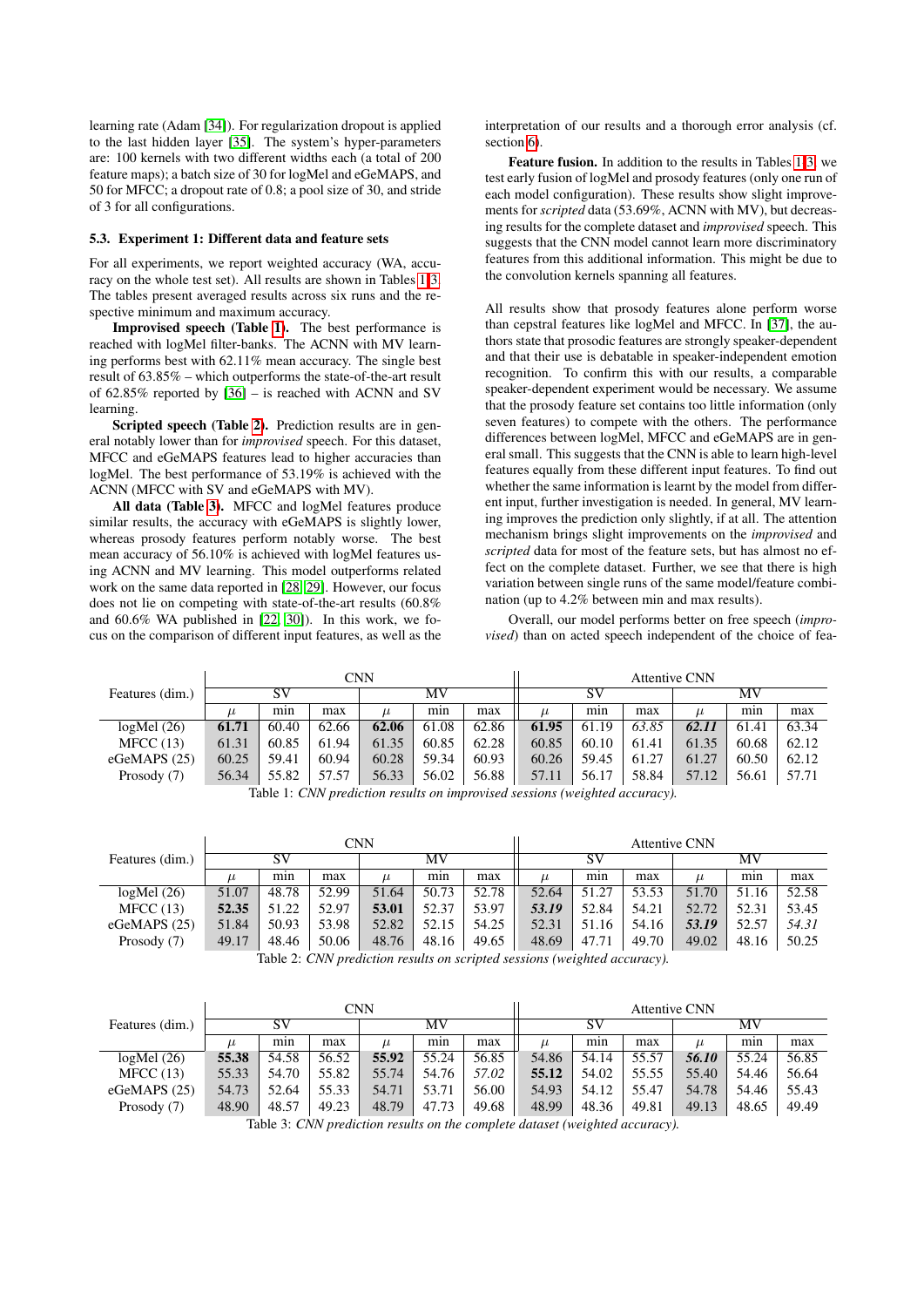tures. These findings show that speech emotion recognition can be very sensitive to the type of speech data (in line with findings by [\[38\]](#page-4-37)). Hence, it is important to carefully select suitable training data for a particular application.

#### 5.4. Experiment 2: Signal length

In the second experiment, we use the ACNN with MV learning to perform emotion recognition on signals with decreasing length. We use logMel and MFCC features because these performed best previously. Results are presented in Figure [2.](#page-3-1) In

<span id="page-3-1"></span>

Figure 2: *System performance with decreasing signal length.*

general, accuracy decreases with shorter input. We observe a notable difference in the performance drop between *improvised* and *scripted* speech, especially with logMel features (3.4% and 7.5% drop). From these results we assume that in spontaneous speech, it is more likely that an utterance carries emotional content in the first seconds already, whereas in scripted speech it is more difficult to predict the emotion from only the first one or two seconds. In general, the results show that a relatively short snippet of a speech signal can be sufficient to perform emotion recognition with only a small accuracy loss. This is an important finding for the development of real-time applications which aim to make a prediction while the user is still speaking. Moreover, the training time of the system can be reduced.

## 6. Error analysis

<span id="page-3-0"></span>We analyze the predictions of the ACNN (logMel features, MV learning). Figures [3a-3c](#page-3-2) show the confusion matrices.

For *improvised* speech (Fig. [3a\)](#page-3-2) the most striking observation is that the model predicts *happy* for 49.12% *angry* samples. This counter-intuitive mistake becomes more plausible when looking at the activation information. Both *angry* and *happy* have a high activation level. Hence, the system's frequent confusion is due to the fact that valence is harder to predict than activation [\[39,](#page-4-38) [24,](#page-4-23) [26\]](#page-4-25). The category *sad* is predicted best (73.01%). This observation is in line with findings by [\[37,](#page-4-36) [27\]](#page-4-26). Further, the neutral class is frequently confused with other classes. This seems plausible because the neutral state is located in the center of the activation-valence space, what makes the discrimination from other classes difficult.

In contrast, for *scripted* sessions the accuracy for *angry* is surprisingly high, and relatively low for *sad* and *happy*. In general, there are more errors in almost all classes. One reason for the high discrepancy in the class *angry* is the different class distribution (many *angry* samples in scripted sessions). But this does not explain all other differences. The analysis suggests that *improvised* speech is in general more variable and therefore makes it easier to discriminate affective states. Investigation with more data would be helpful to confirm these findings. Note the high percentage of *sad* samples predicted as *happy* (23.08%). To find out the reason for this frequent confusion, further analysis is necessary. The error distribution on the complete dataset (Fig. [3c\)](#page-3-2) lies between those seen in Figures [3a](#page-3-2) and [3b.](#page-3-2) There are similar patterns as for *improvised* data (the *angry/ happy* confusion is not as severe).

# 7. Conclusion

We presented a comparison of different features for speech emotion recognition using an attentive CNN. The results with logMel, MFCC, and eGeMAPS features are similar, but notably lower with prosodic features. A reason for that could be the smaller number of features in the latter. The similar results suggest that for a CNN the particular choice of features is not as important as the model architecture and the amount and kind of training data. We found strong differences between *improvised* and *scripted* speech, obtaining better results on the first. Experiments with decreasing signal length showed that the performance decreases slightly, but remains at a relatively high level even for short signals down to two seconds. Future work includes testing the presented ACNN on a different database.

<span id="page-3-2"></span>

Figure 3: *Error distribution of the ACNN model with MV learning.*